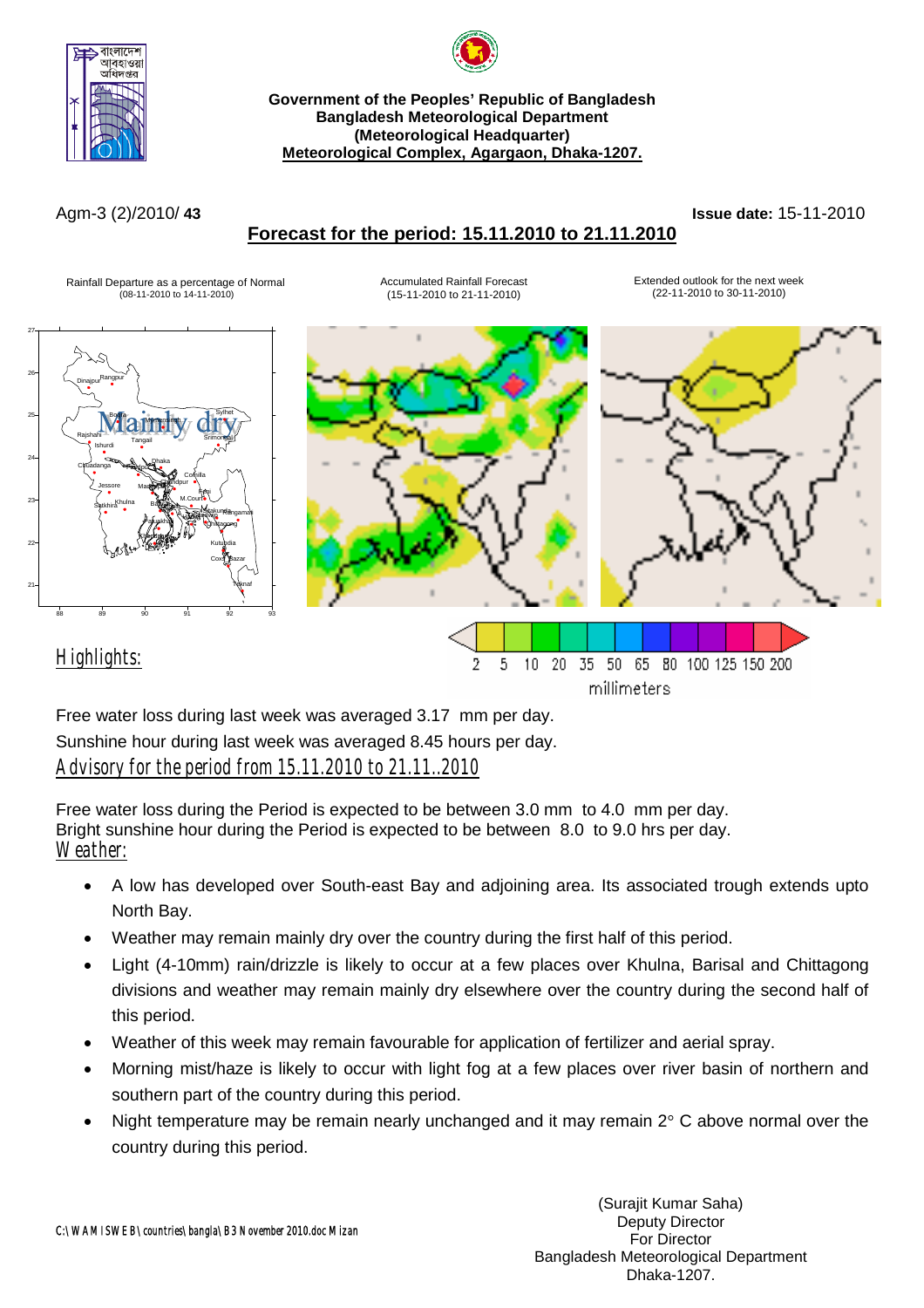### **Bengali Version**

## **Forecast for the period: 15.11.2010 to 21.11.2010**



Rainfall Departure as a percentage of Normal (08-11-2010 to 14-11-2010)

Accumulated Rainfall Forecast (15-11-2010 to 21-11-2010)

Extended outlook for the next week (22-11-2010 to 30-11-2010)



20 35 50 65 80 100 125 150 200

millimeters

# *cÖavb ˆewkó¨ mg~nt-*

MZ mßv‡n ev®úxfe‡bi <sup>^</sup>`wbK Mo 3.17 wgtwgt wQj| MZ mßv‡n m~h©wKiY Kv‡ji ‰`wbK Mo 8.45 N›Uv wQj|

## *c~e©vfvmt- 15-11-2010 L"t †\_‡K 21-11-2010 L"t ch©š—|*

G mg‡q ev®úxfe‡bi ˆ`wbK Mo gvb 3.0 wgtwgt †\_‡K 4.0 wgtwgt \_vK‡Z cv‡i| G mg‡q m~h©wKiYKv‡ji ˆ`wbK Mo gvb 8.0 N›Uv †\_‡K 9.0 N›Uv \_vK‡Z cv‡i|

## *AvenvIqvt-*

y `w¶b-c~e© e‡½vcmvMi Ges Z`msjMœ GjvKvq GKwU jNyPvc Ae¯'vb Ki‡Q Ges Gi ewa©ZvskwU DËi e‡½vcmvM‡i i‡q‡Q|

2 5  $10$ 

- G mßv‡ni cÖ\_gv‡a© mviv‡`‡ki AvenvIgv cÖavbZ ï®← vK‡Z cv‡i|
- G mßv‡n Lyjbv, ewikvj Ges PÆMÖvg wefv‡Mi wKQz wKQz <sup>-</sup>'v‡b nvjKv/ uwo wwo e wó nevi m¤¢vebv i‡q‡Q Ges ‡`‡ki Ab¨Î G mßv‡ni wØZxqv‡a© Avenvlqv cÖavbZt ﮋ\_vK‡Z cv‡i|
- G mßv‡ni AvenvIqv Rwg‡Z mvi cÖ‡qvM I Dci †\_‡K ivmvqwbK `ªe¨ wQUv‡bvi Dc‡hvMx \_vK‡Z cv‡i|
- y G mßv‡n ‡`‡ki DËi I `w¶Y AÂj Ges b`x AeevwnKvq mKv‡j nvév Kzqvkv co‡Z cv‡i|
- y G mg‡q iv‡Zi ZvcgvÎv cÖvq AcwiewZ©Z \_vK‡Z cv‡i Ges mviv‡`‡ki ZvcgvÎv ¯^vfvwe‡Ki †P‡q  $2^0$  †mt e"w× †c‡Z cv‡i∣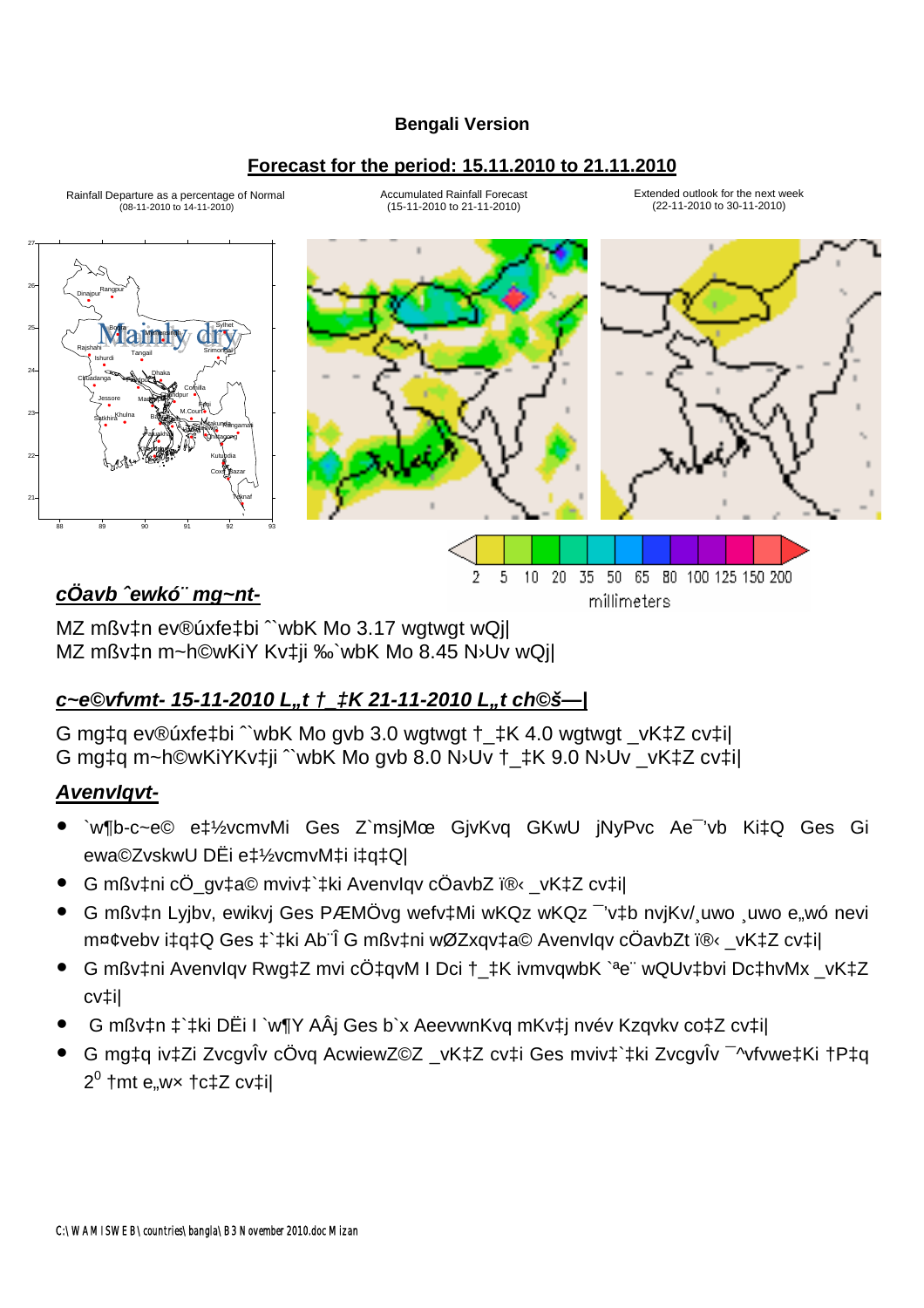## (myiwRZ Kzgvi mvnv) Dc-cwiPvjK cwiPvj‡Ki c‡¶ evsjv‡`k AvenvIqv Awa`ßi, XvKv-1207|

#### *Short Weather Description, Period 08.11.2010 to14.11.2010*

Weather was mainly dry over the Country except Mymensingh in Dhaka Division.

Highest maximum temperature was recorded in Dhaka Division 29.0-32.2<sup>0</sup>C, Chittagong Division 29.3-33.6<sup>0</sup>C, Sylhet Division 30.6-33.6 $^0$ C<sup>,</sup> Rajshahi Division 29.8-34.2 $^0$ C, Rangpur Division 29.6-32.2 $^0$ C, Khulna Division 30.7-34.4 $^0$ C and Barisal Division 30.6-32.8 $^0$ C Extreme maximum temperature was recorded at Dhaka & Tangail in Dhaka Division 32.2 $^0$ C, at Sitakunda in Chittagong Division 33.6 $^0$ C, at Sylhet in Sylhet Division 33.6 $^0$ C, at Bogra in Rajshahi Division 34.2 $^0$ C, at Dinajpur in Rangpur Division 32.2 $^0$ C, Jessore in Khulna Division 34.4<sup>0</sup>C and at Barisal in Barisal Division 32.8<sup>0</sup>C

Lowest minimum temperature was recorded in Dhaka Division 18.9-22.4<sup>0</sup>C, Chittagong Division 18.5-23.2<sup>0</sup>C' Sylhet Division 16.4-21.0 $^0$ C<sup>,</sup> Rajshahi Division 17.8-22.0  $^0$ C, Rangpur Divison 18.6-20.2 $^0$ C Khulna Division 17.7-22.5 $^0$ C and Barisal Division 19.5-23.3 $^0$ C $^{\circ}$ Extreme minimum temperature was recorded at Mymensingh in Dhaka Division 18.9 $^0$ C, at Sitakunda in Chittagong Division 18.5 $^0$ C, at Srimongal in Sylhet Division 16.4<sup>0</sup>C, at Rajshahi in Rajshahi Division 17.8<sup>0</sup>C, at Dinajpur in Rangpur division 18.6 <sup>0</sup>C Chuadanga in Khulna Division 17.7 $\mathrm{^0C}$  and at Barisal in Barisal Division 19.5 $\mathrm{^0C}$ .

#### *Rainfall analysis and average temperature: -*

| Name of the                                              | Total          | Normal          | Deviation | Total          | Average      | Average  | Average   | Average   | Average      | Average   |
|----------------------------------------------------------|----------------|-----------------|-----------|----------------|--------------|----------|-----------|-----------|--------------|-----------|
| <b>Stations</b>                                          | Rainfall in    | Rainfall in     | in%       | Rainy          | Max          | Min      | Max. temp | Normal    | Min. temp    | Normal    |
|                                                          | (mm)           | (mm)            |           | days           | Humidity     | Humidity | in °C     | Max. temp | in °C        | Min. temp |
|                                                          |                |                 |           |                | in $%$       | in $%$   |           | in °C     |              | in °C     |
| Dhaka                                                    | 0              | 11              | $-100$    | 0              | 91           | 44       | 30.8      | 29.9      | 21.3         | 20.2      |
| Mymensingh                                               | Trace          | 7               | ***       |                | 97           | 54       | 30.3      | 29.8      | 19.9         | 19.1      |
| Faridpur                                                 |                | 13              | $-100$    | $\overline{0}$ | $\star\star$ |          | $***$ **  | 29.6      | $\star\star$ | 20.2      |
| Madaripur                                                | 0              | 10              | $-100$    | $\overline{0}$ | 95           | 55       | 31.1      | 29.7      | 20.4         | 19.7      |
| Tangail                                                  |                | 8               | $-100$    |                |              |          |           | 30.0      |              | 19.5      |
| Chittagong                                               | 0              | 25              | $-100$    | $\overline{0}$ | 98           | 38       | 32.4      | 30.0      | 21.3         | 20.6      |
| Sitakunda                                                |                | 19              | $-100$    |                |              |          |           | 30.3      |              | 19.7      |
| Rangamati                                                |                | 16              | $-100$    |                |              |          |           | 29.4      |              | 20.4      |
| Cox'sBazar                                               |                | 28              | $-100$    |                |              |          |           | 30.3      |              | 21.5      |
| Teknaf                                                   |                | 26              | $-100$    |                |              |          |           | 30.4      |              | 21.5      |
| Hatiya                                                   |                | 26              | $-100$    |                |              |          |           | 29.3      |              | 21.1      |
| Sandwip                                                  | 0              | 21              | $-100$    | $\overline{0}$ | 98           | 56       | 31.5      | 29.3      | 19.9         | 20.7      |
| Kutubdia                                                 |                | 22              | $-100$    |                |              |          |           | 30.0      |              | 21.1      |
| Feni                                                     |                | 14              | $-100$    |                |              |          |           | 29.6      |              | 19.4      |
| M.Court                                                  | 0              | 21              | $-100$    | $\overline{0}$ | 83           | 75       | 30.7      | 29.2      | 22.3         | 20.6      |
| Chandpur                                                 | 0              | 16              | $-100$    | 0              | 95           | 50       | 31.4      | 29.4      | 21.6         | 20.4      |
| Comilla                                                  |                | 14              | $-100$    |                |              |          |           | 29.7      |              | 18.9      |
| Sylhet                                                   | 0              | 10 <sup>1</sup> | $-100$    | $\overline{0}$ | 89           | 44       | 31.8      | 29.5      | 20.2         | 19.1      |
| Srimongal                                                |                | 12              | $-100$    |                |              |          |           | 29.1      |              | 17.0      |
| Rajshahi                                                 | 0              | 6               | $-100$    | 0              | 98           | 40       | 31.1      | 29.6      | 28.9         | 18.3      |
| <b>Bogra</b>                                             |                | 4               | $-100$    |                |              |          |           | 30.3      |              | 19.2      |
| Ishurdi                                                  | 0              | 4               | $-100$    | 0              | 98           | 38       | 31.8      | 28.4      | 18.8         | 18.0      |
| Rangpur                                                  | 0              | 4               | $-100$    | $\overline{0}$ | 95           | 51       | 30.3      | 29.1      | 19.6         | 17.5      |
| Dinajpur                                                 | 0              | 7               | $-100$    | 0              | 97           | 43       | 31.1      | 29.8      | 19.1         | 18.3      |
| Khulna                                                   | 0              | 13              | $-100$    | $\overline{0}$ | 98           | 46       | 31.5      | 30.1      | 21.5         | 20.1      |
| Jessore                                                  |                | 11              | $-100$    |                |              |          |           | 30.7      |              | 18.6      |
| Chuadanga                                                | $\overline{0}$ | 12              | $-100$    | $\overline{0}$ | 98           | 40       | 32.2      | 30.4      | 18.8         | 18.9      |
| Satkhira                                                 | 0              | 11              | $-100$    | $\overline{0}$ | 98           | 52       | 31.5      | 30.4      | 20.8         | 19.1      |
| <b>Barisal</b>                                           | 0              | 16              | $-100$    | $\overline{0}$ | 100          | 56       | 31.7      | 30.0      | 20.7         | 19.8      |
| <b>Bhola</b>                                             |                | 17              | $-100$    |                |              |          |           | 29.9      |              | 20.1      |
| CPHAGAMASINEB\countries\bangta\B3 Novempet2010.doc10izan |                |                 |           | $\overline{0}$ |              |          |           | 29.5      |              | 20.8      |
| Khepupara                                                |                | 26              | $-100$    |                |              |          |           | 29.4      |              | 20.6      |